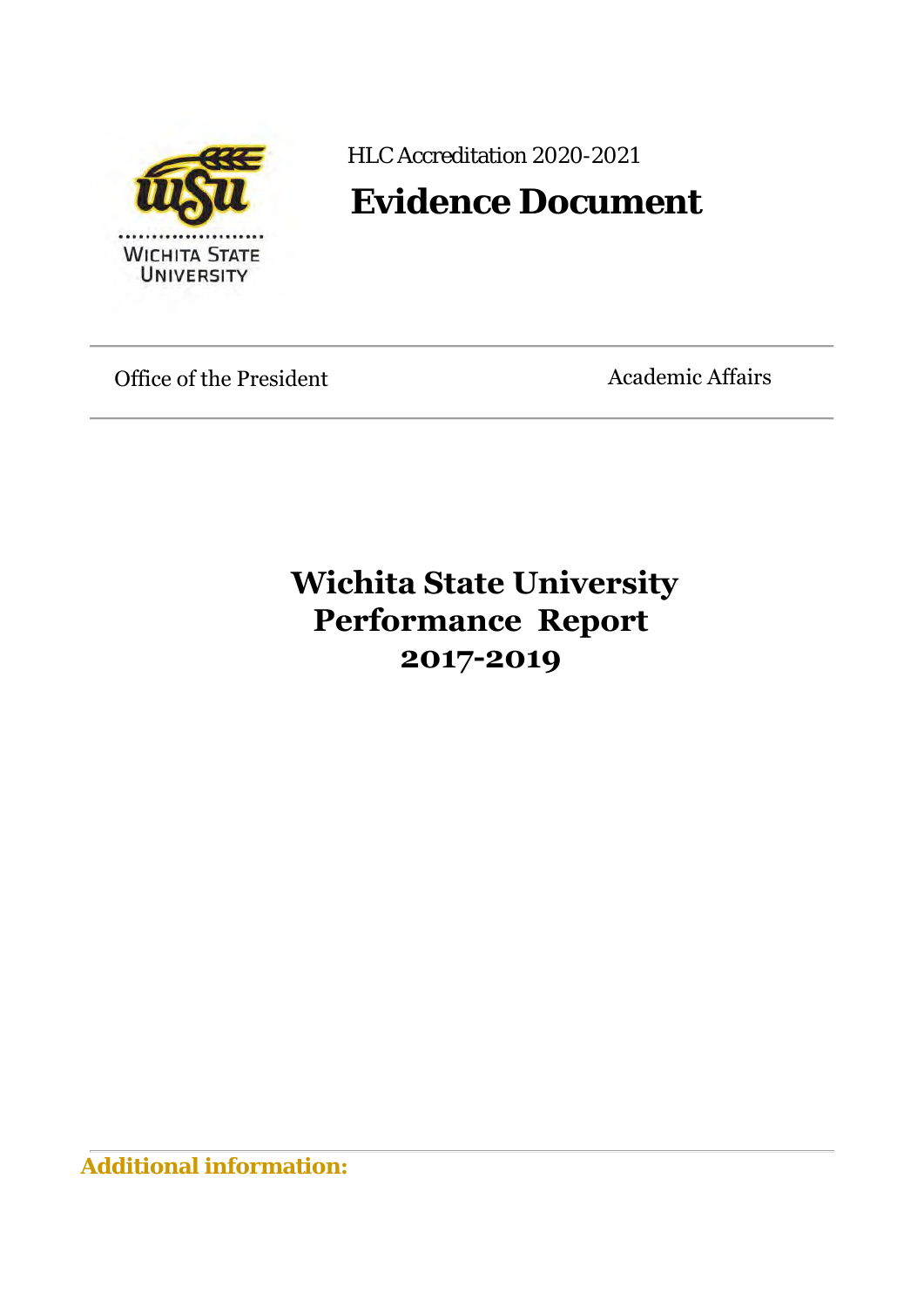| <b>Wichita State University Performance Report AY 2019</b>                                                                                  |                           |                                                                                                                                               |                                                            |            |                                                                          |              | AY 2019 FTE: 11,700                                               |         |
|---------------------------------------------------------------------------------------------------------------------------------------------|---------------------------|-----------------------------------------------------------------------------------------------------------------------------------------------|------------------------------------------------------------|------------|--------------------------------------------------------------------------|--------------|-------------------------------------------------------------------|---------|
| <b>Contact Person: Rick Muma</b>                                                                                                            |                           | Phone and email: 316.978.5761, richard.muma@wichita.edu                                                                                       |                                                            |            |                                                                          |              | Date: 7/2/2020                                                    |         |
| <b>Wichita State University</b>                                                                                                             | Foresight<br><b>Goals</b> | 3 yr History                                                                                                                                  | AY 2017<br><b>(Summer 2016,</b><br>Fall 2016, Spring 2017) |            | <b>AY 2018</b><br><b>(Summer 2017,</b><br><b>Fall 2017, Spring 2018)</b> |              | AY 2019<br><b>(Summer 2018,</b><br><b>Fall 2018, Spring 2019)</b> |         |
|                                                                                                                                             |                           |                                                                                                                                               | Institutional<br>Performance                               | Outcome    | Institutional<br>Performance                                             | Outcome      | Institutional<br>Performance                                      | Outcome |
| 1. Increase number of<br>certificates and degrees<br>awarded                                                                                | $\mathbf{1}$              | AY2013: 2,999<br>*AY2014: 3,036<br>AY2015: 2,975<br>*Baseline: 3,003                                                                          | 3,050                                                      |            | 3,116                                                                    |              | 3,083                                                             |         |
| 2. Increase the percent of<br>STEM degrees conferred                                                                                        | $\overline{2}$            | AY2013: 33.0% (991/2,999)<br>*AY2014: 34.8% (1,057/3,036)<br>AY2015: 38.5% (1,144/2,975)<br>*Baseline: 35.4% (3,192/9,010)                    | 36.2%<br>(1,104/3,050)                                     | $\uparrow$ | 37.1%<br>(1,155/3,116)                                                   |              | 36.2%<br>(1, 115/3, 083)                                          |         |
| 3. Maintain National Science<br>Foundation ranking in<br>aeronautical engineering<br>research and development<br>expenditures from industry | $\overline{3}$            | AY2013: \$25,306,000/ranking:1<br>AY2014: \$28,797,000/ranking: 1<br>*AY 2015: \$29,146,000/ranking: 1<br>Baseline: \$27,750,000/ranking: 1   | \$34,164,000/<br>Ranking: 1                                | ↑          | \$39,264,000<br>Ranking: 1                                               | ↑            | \$74,472,000<br>Ranking: 1                                        |         |
| 4. Increase the number of<br>undergraduate certificates and<br>degrees awarded to<br>underrepresented minorities                            | $\mathbf{1}$              | AY2013: 269<br>AY2014: 301<br>AY2015: 302<br>Baseline: 291                                                                                    | 316                                                        | ↑          | 386                                                                      | $\uparrow$   | 402                                                               |         |
| 5. Increase the second year<br>retention rate of first-time/<br>full-time freshmen                                                          | $\mathbf{1}$              | Fall 12 Cohort: 74.5% (954/1,280)<br>Fall 13 Cohort: 74.6% (909/1,218)<br>Fall 14 Cohort: 72.0% (996/1,384)<br>*Baseline: 73.6% (2,859/3,882) | 73.0%<br>(1,036/1,420)                                     | ↓          | 73.0%<br>(1,077/1,475)                                                   | $\downarrow$ | 71.5%<br>(1,162/1,626)                                            |         |
| $*$ <sup>6</sup> . Increase the number of<br>undergraduate certificates and<br>degrees awarded to first-<br>generation students             | 1                         | AY2016: 825<br>AY2017: 860<br>AY2018: 890<br>Baseline: 858                                                                                    |                                                            |            |                                                                          |              | 943                                                               |         |
| *Updated 7/20/2018<br>**Replacement indicator approved January 2020                                                                         |                           |                                                                                                                                               |                                                            |            |                                                                          |              |                                                                   |         |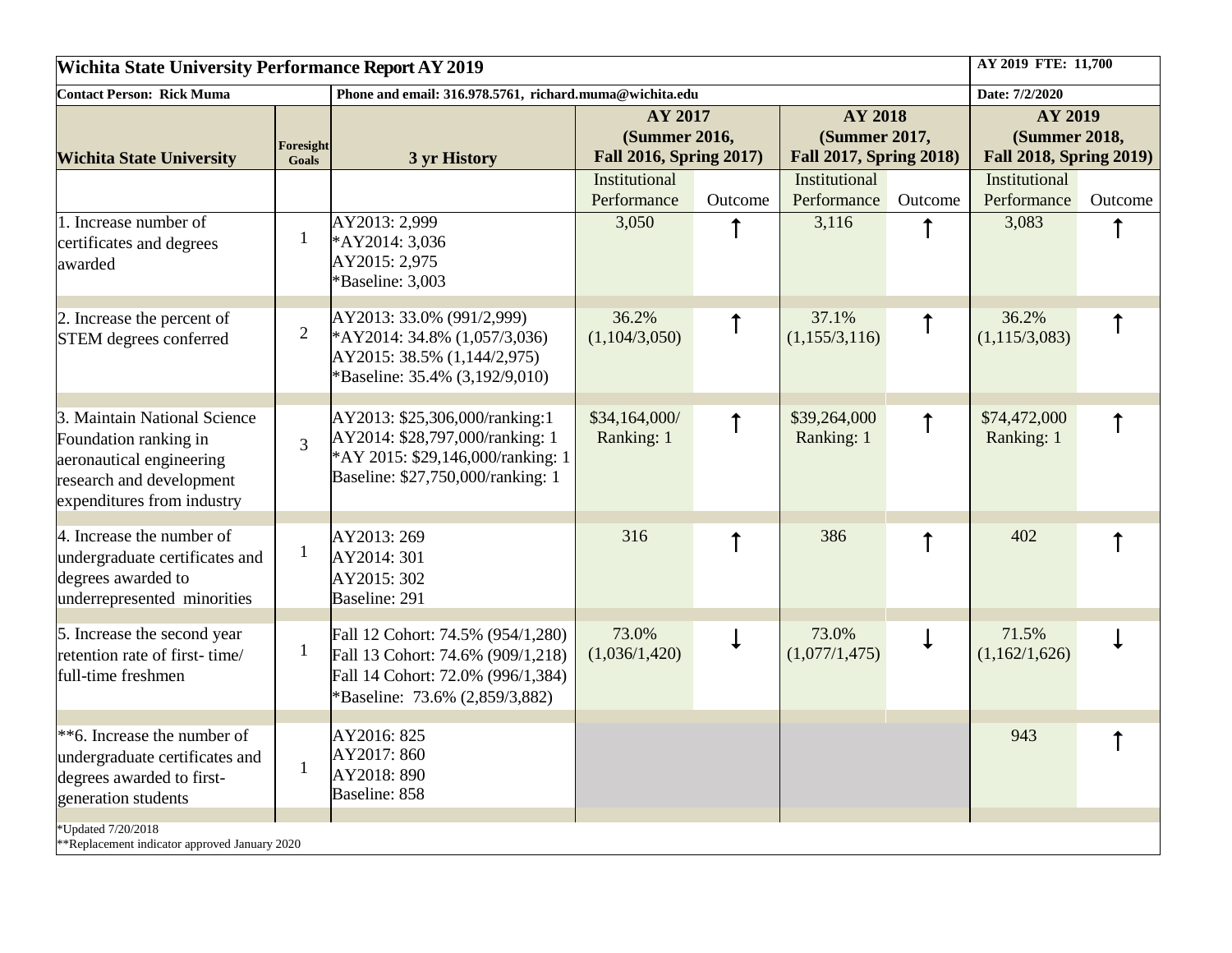# **Wichita State University Performance Report AY 2019**

# **Indicator 1: Increase number of certificates and degrees awarded**

*Description:* Wichita State University's Strategic Enrollment Management (SEM) plan is a campus-wide multi-pronged collaborative approach (includes a student success course [first-year seminar], intrusive advising tools, supplemental instruction, tutoring services, and an early alert system [SEAS – Student Early Alert System]) aimed at increasing retention and graduation rates and increasing the number of degrees awarded.

*Outcome/Results:* **The number of certificates and degrees totaled 80 above the baseline.** This increase is the result of continued retention efforts across the entire campus community. The campus Strategic Enrollment Committee continues to focus on retention strategies and support to encourage completion.

# **Indicator 2: Increase the percent of STEM degrees conferred**

*Description:* Several initiatives are underway to increase the number of STEM discipline graduates. Funding from the State University Engineering Act has allowed the College of Engineering to hire additional faculty and support staff to allow increases in enrollment. Once students matriculate into engineering programs, the Engineering Student Success Center (ESSC) supports students towards their completion of an undergraduate degree. In partnership with engineering faculty and staff, the ESSC provides a personalized approach by offering a wide range of support services that help students achieve their academic and personal goals. Additionally, the ESSC has multiple programs targeted at encouraging the pipeline of K-12 students to enter engineering programs (e.g., summer camps, engineering educational development for students [SEEDS, Shocker MINDSTORMS, Kansas BEST Robotics], and Project Lead the Way). The Fairmount College Science and Math Education group in LAS oversee and operate initiatives to encourage enrollment in the natural sciences, the Kansas Science Olympiad, and the Kansas Junior Academy of Science.

*Outcome/Results:* **STEM degrees were 0.8% above the baseline.** Academic programs continue to foster integration into both the academic and social aspects of the college experience. Efforts to increase applied learning and research experiences have been implemented. Tutoring and academic support services continue and, in some cases, have been enhanced.

# **Indicator 3: Maintain National Science Foundation ranking in aeronautical engineering research and development expenditures from industry**

*Description:* WSU has been ranked in the top 10 among all universities for aeronautical engineering R&D expenditures derived from industry for the past three years (according to the National Science Foundation's National Center for Science and Engineering Statistics). Our current and planned research initiatives focused in this area (industry supported research in engineering and the National Institute for Aviation Research – NIAR) are aimed at increasing industry-related research capacity and to maintain a top 10 ranking. The last year in which data were available [AY2018], WSU was ranked first according to National Science Foundation statistics with respect to aeronautical engineering industry supported research expenditures.

*Outcome/Results:* The ranking is delayed by one year, due to the National Science Foundation reporting structure, however, the latest data available indicates a **retention in WSU's previous first-place ranking**. WSU expended \$74,472,000 in research and development this year, \$46,722,000 more in than the baseline. Access to the new crash dynamics lab has yielded new research opportunities for National Institute for Aviation Research. The new dean of the Graduate School and Associate Vice President for Research and Technology, Coleen Pugh, has implemented new supports and expectations for researchers and faculty productivity, leading to some of these gains.

# **Indicator 4: Increase the number of undergraduate certificates and degrees awarded to under-represented minorities (URMs)**

*Description*: Various initiatives are in place for this indicator to recruit, retain, and graduate more URMs including: 1) Providing special outreach programs that work with minoritized populations such as AVID, TRIO, GEAR UP and other pre-college access organizations, 2) hosting recruitment events, group visits and attending cultural, community and college fairs designated for under-represented minority groups, 3) Providing Admissions Office personnel to offer bilingual services and oversee recruitment of ethnic minorities, with an emphasis on under-represented minorities, 4) Deploying Admissions Office recruitment